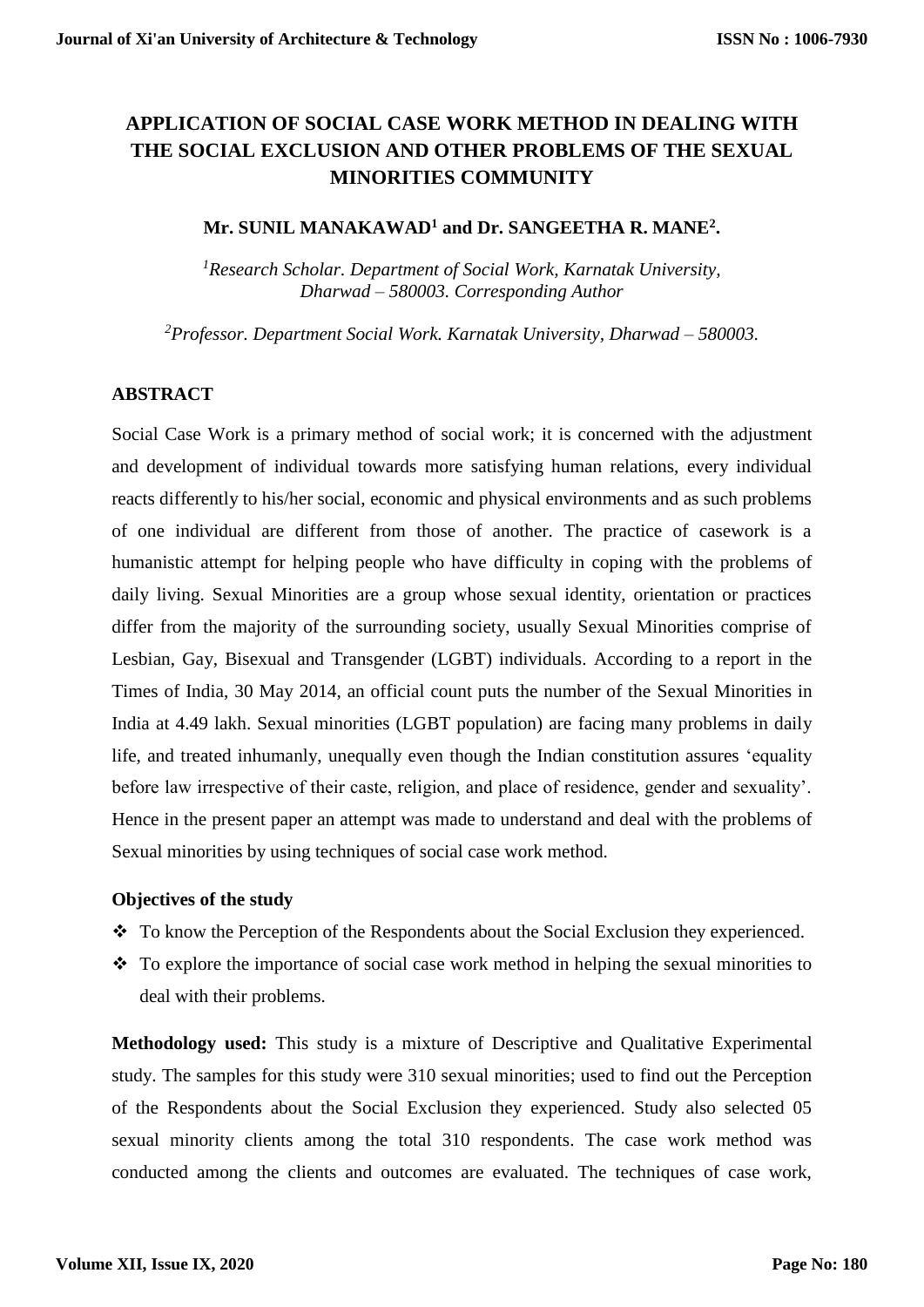namely, Social study, Social diagnosis, Casework treatment, and Evaluation was applied to get the result.

**Key Words:** Case Work, Sexual Minorities, LGBT, CIS Gender.

### **INTRODUCTION**

### **"SOCIAL CASE WORK"**

(Celebrating the dignity & worth of every individual)

The concept of Social Case Work: Social work as a profession is a product of the twentieth century but social work as a helping activity is as old as mankind. Social casework is a method of helping people individually through a one-to-one relationship. It is used by professionally-trained social workers in social work agencies or organisations to help people with their problems of social functioning, problems of social functioning refer to situations concerned with social roles and their performance.

Mary Richmond's book 'Social Diagnosis' which was published in 1917, is considered as the first book in casework. It set forth a methodology of helping clients through systematic ways of assessing their problems and handling them.

### **Social Case work defined**

Mary Richmond (1915) "Social Case Work may be defined as the Art of doing different things with different people, co-operating with them to achieve some of their own & society's betterment"

Mary Richmond (1917) "Social case work is the art of bringing about better adjustments in the social relationship of individual men or women or children"

Mary Richmond (1922) "Social case work means, those processes which develop personality through adjustment consciously affected, individual by individual, between men and their social environment"

Jarrett (1919) Social case work is "the art of bringing an individual who is in a condition of social disorder into the best possible relation with all parts of his environment". Lee (1923) Social case work is "the art of changing human attitudes"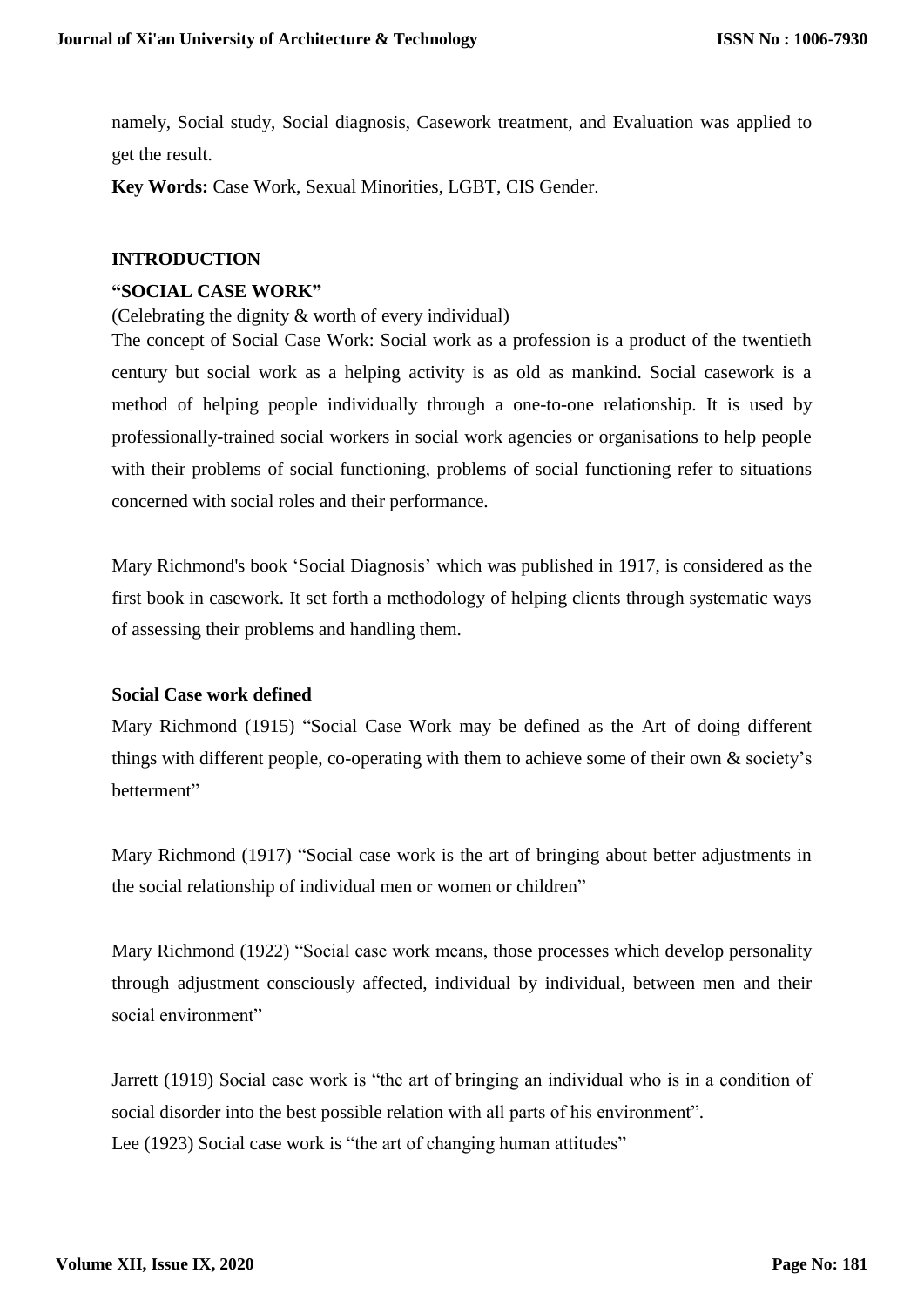Taylor (1926) Social case work is a process concerned with the understanding of individuals as whole personalities and with the adjustments of these to socially healthy lives.

Case Work Process: Casework process has four different stages namely,

- 1) Social study: Intake (First Interview) Rapport Building, Psycho-Social study exploration, Investigation.
- 2) Social diagnosis: Psycho-Social diagnosis (Assessment)
- 3) Casework treatment: Intervention, Treatment (Problem-solving process)
- 4) Evaluation: Monitoring and Evaluation, Follow-up and Termination.

Casework Practice in India: In Indian culture, social case worker often has to work towards enabling the client and the members of his/her family to understand their intrinsic dignity as human beings and act accordingly. In India, Casework is practiced in many settings, but only in settings confined to urban areas. Social work agencies which provide casework services to help people in distress are social service departments of hospitals and clinics, family welfare service centres, residential institutions for children and adults, social service departments of schools, child guidance clinics, community centres, correctional institutions and mental health centres. While working with marginalised groups in society like Sexual Minorities what the caseworker can offer is a humane and understanding relationship and advocacy on his behalf to get the way to come out from the problems.

Who are sexual minorities? Sexual Minorities are a group whose sexual identity, orientation or practices differ from the majority of the surrounding society, usually Sexual Minorities comprise of Lesbian, Gay, Bisexual and Transgender (LGBT) individuals. (PUCL 2001).

Sexual minorities or Sexual minority community: Refers to lesbian, gay, bisexual and transgendered/transsexual persons as well as persons with other identities (such as Kothis and Hijras) as a minority group in a predominantly heterosexual total population.

LGBT: Lesbian, gay, bisexual, and transgender; an inclusive term for groups and identities sometimes also grouped as "sexual minorities."

Lesbian: A person who identifies as woman and has significant (to oneself) sexual or romantic attractions towards another woman, or who identifies as a member of the lesbian community. In India, this term is used to indicate bisexual women also.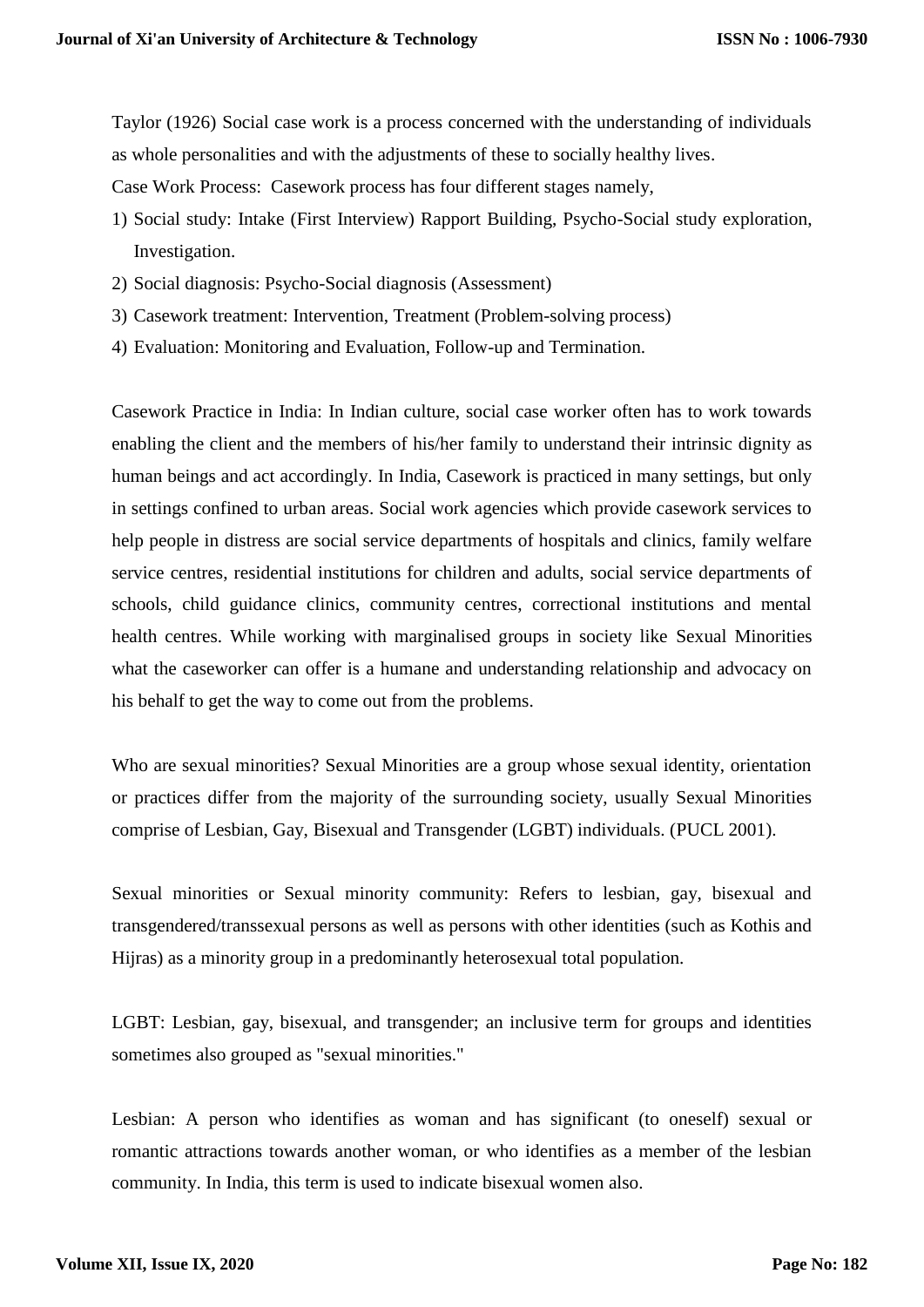Gay: A gay person is one who has significant (to oneself) sexual or romantic attractions primarily to members of the same gender or sex, or who identifies as a member of the gay community. One may identify as gay without identifying as a member of the gay community and vice versa. Though 'gay' is a common term for all homosexual persons, it is often used to describe people who identify as men who are attracted to other people who identify as men. Self-identified gay men do not necessarily have sex only with men, but occasionally may engage in sex with women.

Bisexual: A person who is attracted romantically/emotionally/sexually to both men and women.

Transgender (TG): It is a broad term for all people who do not identify with or choose not to conform to the gender roles assigned to them by society based on their biological sex. Transgender are those who transgress the social gender norms of the society they belong to; TG is often used as an umbrella term to mean all the people who defy rigid, binary gender constructions, and who express or present a breaking and/or blurring of culturally prevalent/stereotypical gender roles. This includes a wide range of identities and experiences, including but not limited to: pre-operative, post-operative and non-operative transsexual people; male and female cross dressers (sometimes referred to as "transvestites", "drag queens", or "drag kings"); intersex individuals; and men and women, regardless of sexual orientation, whose appearance or characteristics are perceived to be gender atypical. (A maleto-female transgendered person is referred to as 'transgender woman' and a female-to-male transgendered person is referred to as 'transgender man') (CHLET 2012)

#### **RELEVANCE OF THE STUDY**

Social Case work with Sexual Minorities should take a stance of an affirmative model that assists individual in asserting their equal, healthy and ethical place in society, rather than a pathological stance that once regarded homosexuals (Sexual Minorities) as mentally ill. The task of the case worker is to understand and accept these sexual identities and to assist the client to deal with any problems that may accompany or simply coexist with his particular sexual orientation.

From the previous studies like, research study titled: Sexual Minorities and Social Exclusion: A Study of Dharwad District in Karnataka. It has been proved that, sexual minorities are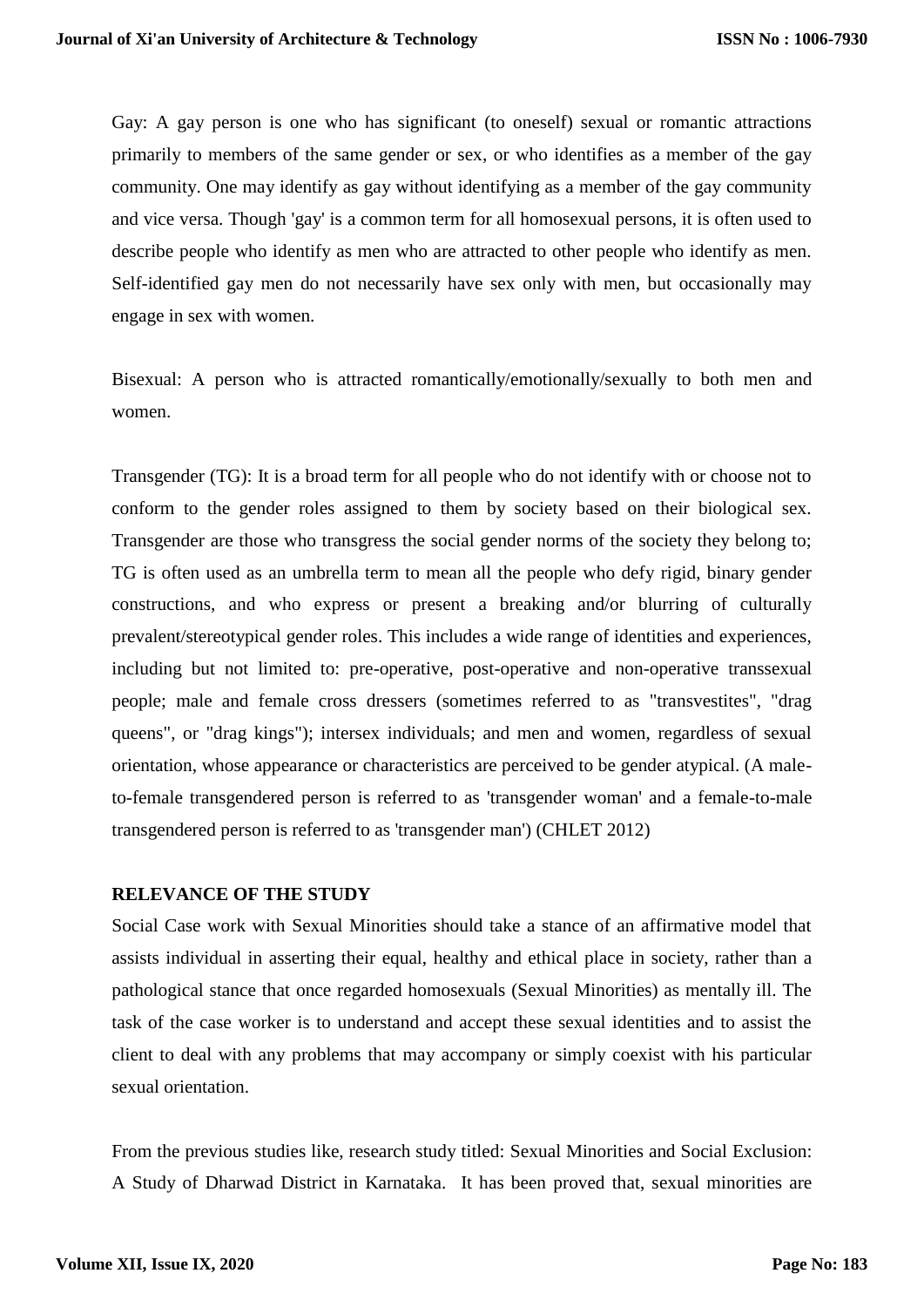treated inhumanly by the heterosexuals (cis gender: denoting or relating to a person whose sense of personal identity and gender corresponds with their birth sex) in the society; and sexual minorities excluded from the mainstream society, which is dominated by the heterosexual. Sexual minorities also face social, economic, political and health care problems in their daily life. They are the victims of social exclusion and discrimination even though the Indian constitution assures that 'equality before law irrespective of their caste, religion, place of residence, gender and sexuality' this inspired my deep concern about the issue and motivated to undertake this study.

#### **REVIEW OF LITERATURE**

Prothoma (2007) author said that Sexual Minorities/non heterosexuals (be they lesbians, gays, bisexuals, transgender) are located at the margins of a democracy. Marginalization by the social and political mainstream, they are always cast out of the mainstream by the majority therein, treated as inferior, incomplete people having unnatural sexual inclinations who are invariably suffering for some sin that they committed earlier, in this life or previous births. The sexual minorities, in contrast, continue to suffer from no recognition of their existence, not to speak of their rights, under the pervasive hold of the idea of sexuality itself being a taboo in society.

Anitha Chettiar (2015) Sexual Minorities in India commonly known as the Hijras are one of the hardly researched, abused, scorned, and callously neglected groups in Indian Society. They face several health problems and also problems related to harassment, unlawful penalties, sexual abuse, violence and deprivation of human rights.

World Bank: This article stipulates that, In India it is estimated that 700,000 *Hijras*, or Sexual Minority people, generally get little or no schooling, their families often reject them, and they join marginalized and feudal communities where their employment options are sex work or ritualized begging.

[Suresh Bada Math](http://www.ncbi.nlm.nih.gov/pubmed/?term=Math%20SB%5Bauth%5D) et al. (2013) in their article intent to bring to light the violation of basic human rights of Sexual minorities, and need for provision of equal opportunities and protection of rights like any other law abiding citizen. Authors say that, Sexual minorities are at high risk for developing sexually transmitted diseases (STDs) and HIV/AIDS. They are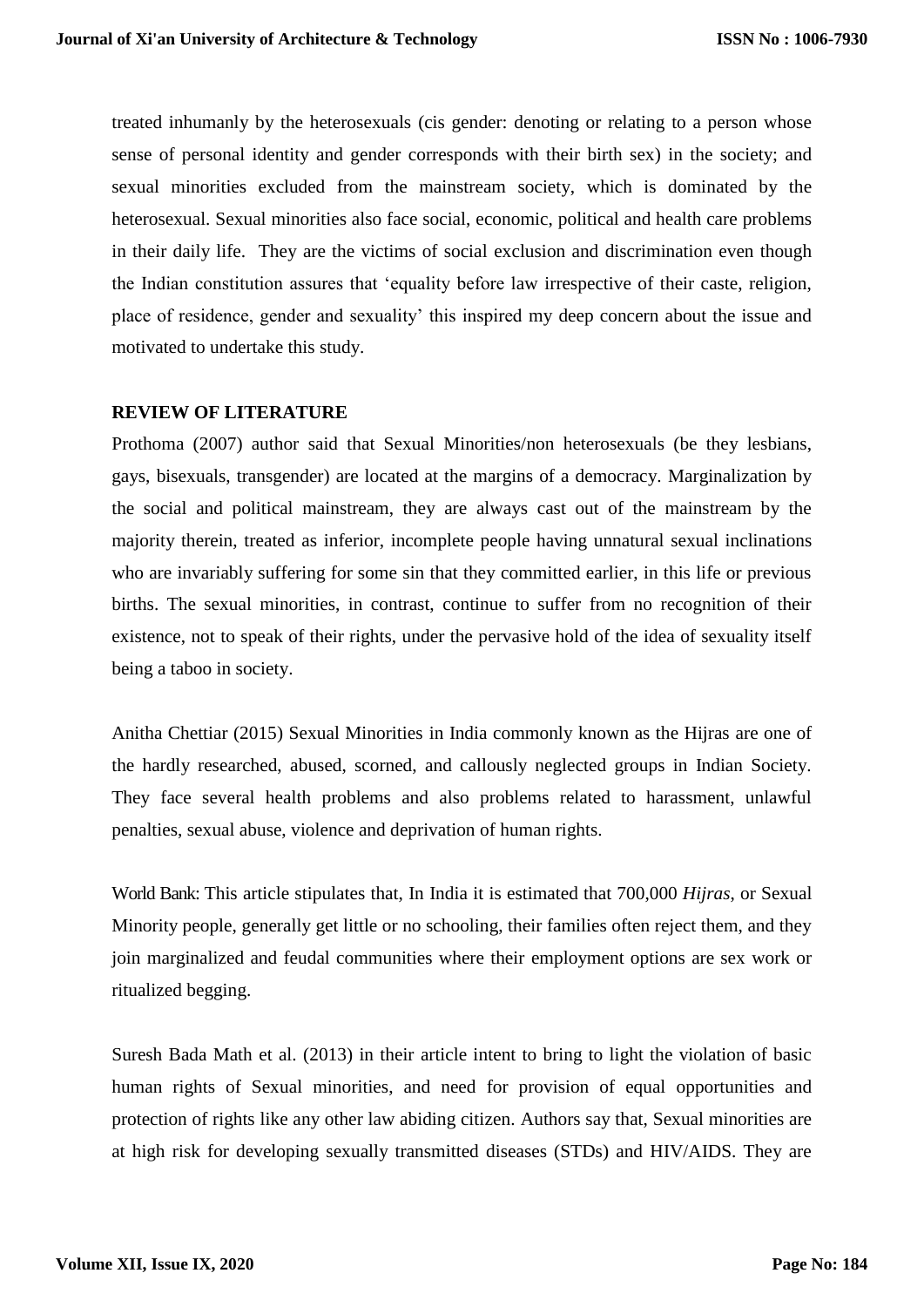also high-risk victims of physical, sexual, economical and emotional violence from the so called normal community.

Muhammad Ahmed Abdullah et al. This group of people is socially excluded by the general community, in terms of attainment of an opportunity for a socially productive life, often this sort of deprivation forces these individuals towards professions like sex trade, in pursuit of sustenance, which as a consequence places them as a key block in the puzzle of an impending generalized HIV epidemic.

The available Literature review on Sexual minorities and all dimensions related to the life of Sexual Minorities shows that, They are not generally accepted in societies cutting across nations, and they are the disadvantaged groups in society, hence in this study a prompt attempt was made to know their problems by applying the social case work method.

### **OBJECTIVES OF THE STUDY**

- 1. To know the Perception of the Respondents about the Social Exclusion they experienced.
- 2. To explore the importance of social case work method in helping the sexual minorities to deal with their problems.

# **METHODOLOGY**

Design: mixture of Descriptive and Qualitative Experimental study. The major purpose of descriptive method is description of the state of affairs as it exists at present, and to know, what is going on this descriptive method is used to meet the first objective of the study i.e. to know the Perception of the Respondents about the Social Exclusion they experienced (using scale) and Qualitative Experimental method is used to meet the second objective which is to explore the importance of social case work method in helping the sexual minorities to deal with their problems, with special focus on determining the effectiveness of social casework in dealing with the problems of sexual minorities which is focused on determining the effectiveness of social case work method in dealing with the problems of sexual minorities.

Sample: The samples for this study were 310 sexual minorities; used to find out the Perception of the Respondents about the Social Exclusion they experienced. And study also selected 05 sexual minority clients among the total 310 respondents, who are the part of the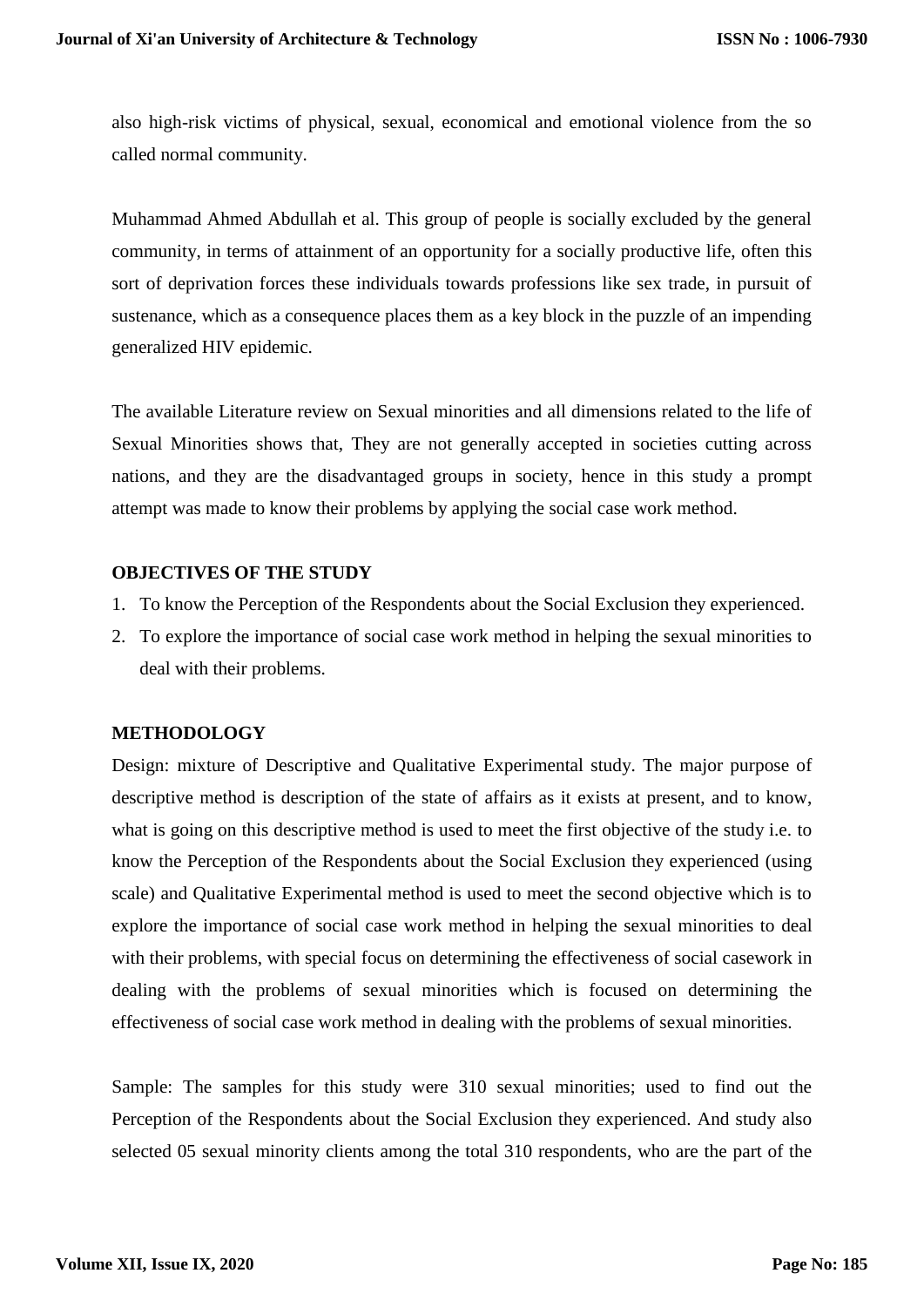research study titled: Sexual Minorities and Social Exclusion: A Study of Dharwad District in Karnataka.

Methods for data Collection: Social Exclusion scale is used to know the Perception of the Respondents about the Social Exclusion they experienced and Social case work method was conducted among the clients and outcomes are evaluated. The techniques of case work method, namely; Social study, Social diagnosis, Casework treatment, and Evaluation was applied to get the results.

# **PART – 1. DATA ANALYSIS AND INTERPRETATION**

|  | Table 1: Perception of the Respondents about the Social Exclusion (Using Scale) |  |  |
|--|---------------------------------------------------------------------------------|--|--|
|  |                                                                                 |  |  |

|                                                                                                                                                                                 |                                                                                                                                                                                         |                       | <b>FREQUENCY (N)</b> |                  |                               |                  | PERCENTAGE (%)       |                   |                |                               |                  |                      |
|---------------------------------------------------------------------------------------------------------------------------------------------------------------------------------|-----------------------------------------------------------------------------------------------------------------------------------------------------------------------------------------|-----------------------|----------------------|------------------|-------------------------------|------------------|----------------------|-------------------|----------------|-------------------------------|------------------|----------------------|
| STATEMENTS                                                                                                                                                                      | MEAN                                                                                                                                                                                    | Deviation<br>Standard | Strongly<br>Agree    | Agree            | Neither agree<br>nor disagree | Disagree         | disagree<br>Strongly | Strongly<br>Agree | Agree          | Neither agree<br>nor disagree | Disagree         | Strongly<br>disagree |
| $\mathbf{1}$                                                                                                                                                                    | 1.11                                                                                                                                                                                    | .313                  | 276                  | 34               | $\boldsymbol{0}$              | $\boldsymbol{0}$ | $\boldsymbol{0}$     | 89.0              | 11.0           | $\boldsymbol{0}$              | $\boldsymbol{0}$ | $\boldsymbol{0}$     |
| $\boldsymbol{2}$                                                                                                                                                                | 1.15                                                                                                                                                                                    | .362                  | 262                  | 48               | $\overline{0}$                | $\boldsymbol{0}$ | $\mathbf{0}$         | 84.5              | 15.5           | $\boldsymbol{0}$              | $\boldsymbol{0}$ | $\boldsymbol{0}$     |
| $\mathbf{3}$                                                                                                                                                                    | 1.32                                                                                                                                                                                    | .468                  | 210                  | 100              | $\overline{0}$                | $\overline{0}$   | $\overline{0}$       | 67.7              | 32.3           | $\boldsymbol{0}$              | $\overline{0}$   | $\boldsymbol{0}$     |
| $\overline{\mathbf{4}}$                                                                                                                                                         | 1.50                                                                                                                                                                                    | .501                  | 156                  | 154              | $\boldsymbol{0}$              | $\boldsymbol{0}$ | $\boldsymbol{0}$     | 50.3              | 49.7           | $\boldsymbol{0}$              | $\boldsymbol{0}$ | $\boldsymbol{0}$     |
| $\overline{\mathbf{5}}$                                                                                                                                                         | 1.41                                                                                                                                                                                    | .492                  | 184                  | 126              | $\boldsymbol{0}$              | $\overline{0}$   | $\overline{0}$       | 59.4              | 40.6           | $\boldsymbol{0}$              | $\overline{0}$   | $\overline{0}$       |
| $\overline{6}$                                                                                                                                                                  | 4.74                                                                                                                                                                                    | .438                  | $\overline{0}$       | $\boldsymbol{0}$ | $\overline{0}$                | 80               | 230                  | $\overline{0}$    | $\overline{0}$ | $\boldsymbol{0}$              | 25.8             | 74.2                 |
| $\overline{7}$                                                                                                                                                                  | 1.41                                                                                                                                                                                    | .743                  | 232                  | 30               | 48                            | $\boldsymbol{0}$ | $\Omega$             | 74.8              | 9.7            | 15.5                          | $\mathbf{0}$     | $\boldsymbol{0}$     |
| 8                                                                                                                                                                               | 4.63                                                                                                                                                                                    | .485                  | $\boldsymbol{0}$     | $\overline{0}$   | $\overline{0}$                | 116              | 194                  | $\boldsymbol{0}$  | $\overline{0}$ | $\boldsymbol{0}$              | 37.4             | 62.6                 |
| $\boldsymbol{9}$                                                                                                                                                                | 1.22                                                                                                                                                                                    | .414                  | 242                  | 68               | $\boldsymbol{0}$              | $\boldsymbol{0}$ | $\boldsymbol{0}$     | 78.1              | 21.9           | $\overline{0}$                | $\boldsymbol{0}$ | $\boldsymbol{0}$     |
| 10                                                                                                                                                                              | 1.84                                                                                                                                                                                    | 1.129                 | 154                  | 100              | 32                            | $\boldsymbol{0}$ | 24                   | 49.7              | 32.3           | 10.3                          | $\boldsymbol{0}$ | $7.7\,$              |
| 11                                                                                                                                                                              | 1.32                                                                                                                                                                                    | .468                  | 210                  | 100              | $\boldsymbol{0}$              | $\overline{0}$   | $\overline{0}$       | 67.7              | 32.3           | $\boldsymbol{0}$              | $\overline{0}$   | $\boldsymbol{0}$     |
| 12                                                                                                                                                                              | 1.51                                                                                                                                                                                    | .913                  | 212                  | 68               | $\boldsymbol{0}$              | 30               | $\boldsymbol{0}$     | 68.4              | 21.9           | $\boldsymbol{0}$              | 9.7              | $\boldsymbol{0}$     |
| 13                                                                                                                                                                              | 1.19                                                                                                                                                                                    | .391                  | 252                  | 58               | $\overline{0}$                | $\boldsymbol{0}$ | $\mathbf{0}$         | 81.3              | 18.7           | $\boldsymbol{0}$              | $\boldsymbol{0}$ | $\boldsymbol{0}$     |
| 14                                                                                                                                                                              | 1.34                                                                                                                                                                                    | .475                  | 204                  | 106              | $\boldsymbol{0}$              | $\overline{0}$   | $\overline{0}$       | 65.8              | 34.2           | $\mathbf{0}$                  | $\boldsymbol{0}$ | $\boldsymbol{0}$     |
| 15                                                                                                                                                                              | 1.18                                                                                                                                                                                    | .385                  | 254                  | 56               | $\boldsymbol{0}$              | $\boldsymbol{0}$ | $\boldsymbol{0}$     | 81.9              | 18.1           | $\boldsymbol{0}$              | $\boldsymbol{0}$ | $\boldsymbol{0}$     |
| 16                                                                                                                                                                              | 1.06                                                                                                                                                                                    | .234                  | 292                  | 18               | $\overline{0}$                | $\overline{0}$   | $\overline{0}$       | 94.2              | 5.8            | $\overline{0}$                | $\overline{0}$   | $\overline{0}$       |
| Statement-1. Out of the 310 respondents, 89.0 % are Strongly Agreed and followed by,<br>11.0% respondents Agreed with the statement of 'I feel cut off from other people' which |                                                                                                                                                                                         |                       |                      |                  |                               |                  |                      |                   |                |                               |                  |                      |
|                                                                                                                                                                                 | means respondents don't want to continue their relationship with cis gender people, as they<br>experienced discrimination from them, they want to stay away from the cis gender people. |                       |                      |                  |                               |                  |                      |                   |                |                               |                  |                      |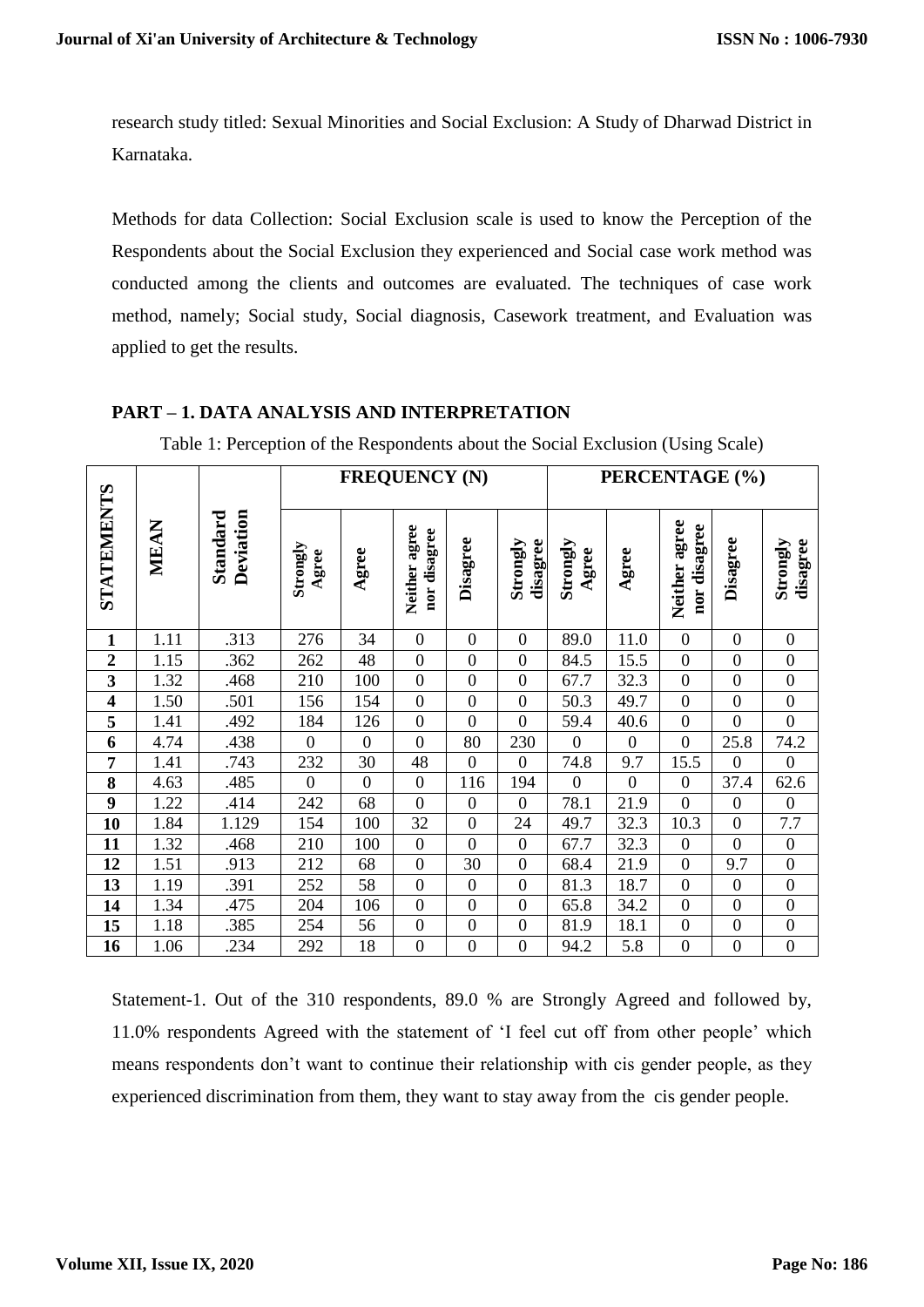Statement-2. As long as the statement 'I would like to have more social contact' is concerned, majority of the respondents, 84.5% Strongly Agreed and followed by, 15.5% respondents Agreed with the statement, which means respondents want to mingle with cis gender people, but they faced rejection from them.

Statement-3. Out of the 310 respondents, majority of the respondents 67.7% are Strongly Agreed, and followed by, 32.3% respondents Agreed with the statement of 'I want an agency help for job/finding home/legal problems etc' which means respondents showing their helplessness, without the help of others they can't survive in the society, they want someone to become their voice in the society.

Statement - 4. As long as the statement 'I experienced the fear of others seeing me as the wrong sex' is concerned, majority of the respondents 50.3% are Strongly Agreed, and followed by, 49.7% respondents Agreed with the statement, this shows that respondents experienced cis gender people seeing them as non-human beings in the society.

Statement - 5. Majority of the respondents 59.4% are Strongly Agreed, and followed by, 40.6% respondents Agreed with the statement of 'I experienced bad comments from the people in the society because of my sex' which means people in society are treating sexual minorities as wrong sex, and respondents are abused badly by the cis gender people in the society.

Statement - 6. As long as the statement 'I am living my life with dignity and respect in the society' is concerned, majority of the respondents 74.2% are Strongly Disagreed, and followed by, 25.8% respondents Disagreed with the statement, this shows that respondents are treated inhumanly by the majority cis gender people in the society.

Statement - 7. Majority of the respondents 74.8% are Strongly Agreed, and 9.7% respondents Agreed with the statement of 'I think that Indian society is very much rigid in the matter of sexual role of a person' which means the Indian society is still having the traditional stereotypic environment where only male and female sex are recognised, society expects the assigned sexual roles, hence sexual minorities treated as non-humans in the society. However, remaining 15.5% respondents neither agreed nor Disagreed with the statement.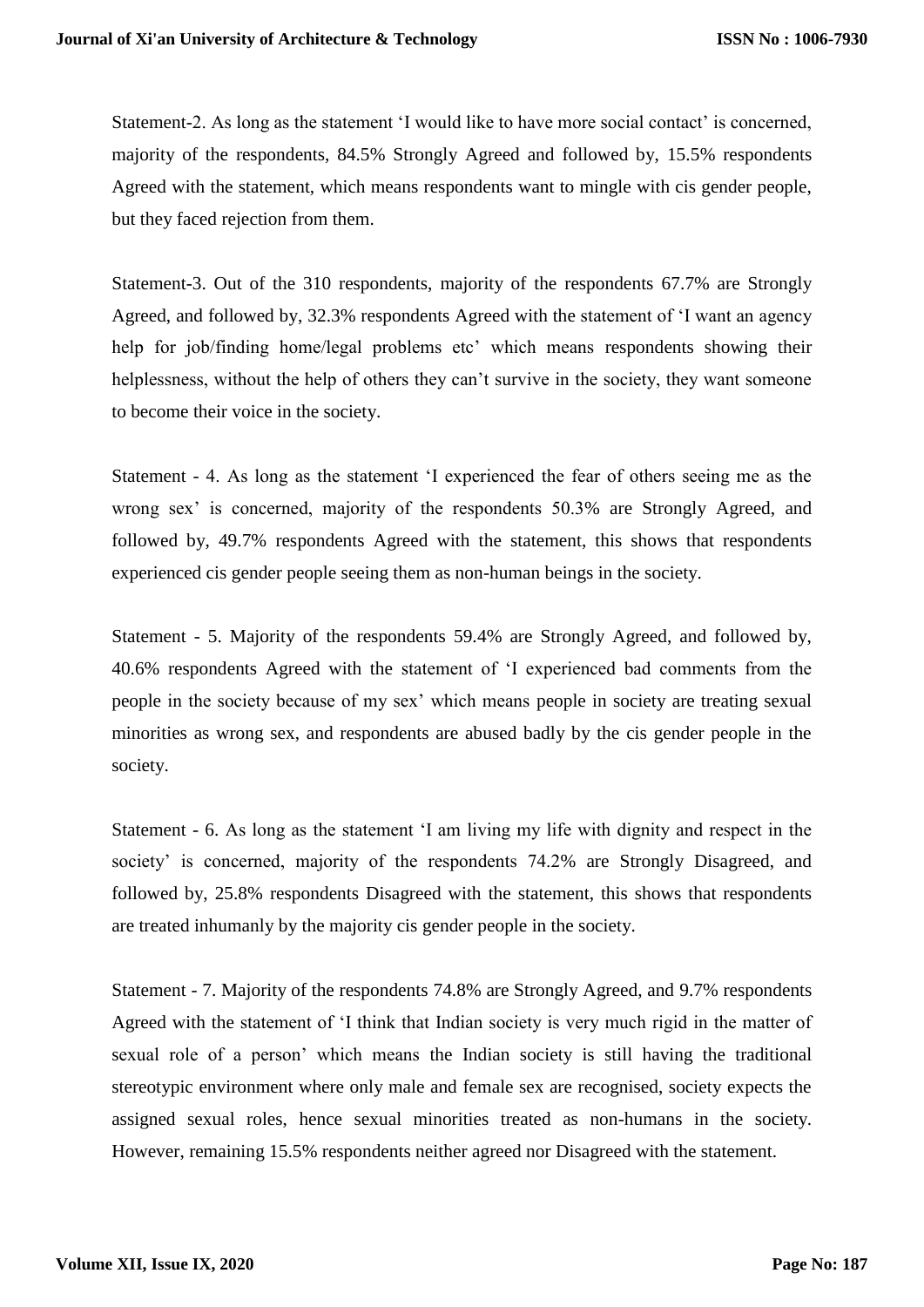Statement - 8. Out of the 310 respondents, majority of the respondents 62.6% are Strongly Disagreed, and followed by, 37.4% respondents Disagreed with the statement of 'In society there are many people with whom I can have a good conversation' which means respondents are having very less social contacts, they have very less number of people in their life with whom they can share their feelings.

Statement - 9. As long as the statement 'I feel the need of advocacy to get my rights' is concerned, majority of the respondents 78.1% are Strongly Agreed, and followed by, 21.9% (N=68) respondents Agreed with the statement, this shows that respondents are the mute people in the society, they don't have strong voice to protect themselves. Hence, they feel to have someone to talk on behalf of them.

Statement - 10. Out of the 310 respondents, 49.7% respondents are Strongly Agreed, and 32.3% respondents are Agreed with the statement of 'I suffered from the police atrocities' which means respondents are experienced harassment by the police men, The IPC section 377 which criminalises same sex relationship which has became a threatening tool for the police men against sexual minorities. However, 10.3% respondents neither agreed nor Disagreed with the statement, and a less number of respondents i.e. 7.7% are Strongly Disagreed with the statement.

Statement - 11. As long as the statement 'I feel that my culture is different than the others in the society' is concerned, majority of the respondents 67.7% are Strongly Agreed, and followed by, 32.3% respondents Agreed with the statement, this shows that, respondents are having different cultural practices from the majority cis gender people in the society.

Statement - 12. Out of the 310 respondents, majority of the respondents 68.4% are Strongly Agreed, and followed by, 21.9% respondents Agreed with the statement of 'I believe my gender identity should be kept private and not revealed in public' which means respondents feel that their gender identity should be kept private, so that they can live their life as male or female person, this again shows the non-recognition of sexual minorities people in the society. However, a less number of respondents 9.7% disagreed with the statement.

Statement - 13. As long as the statement 'I wish I were not a Sexual Minority Person' is concerned, majority of the respondents, 81.3% strongly Agreed, and followed by, 18.7%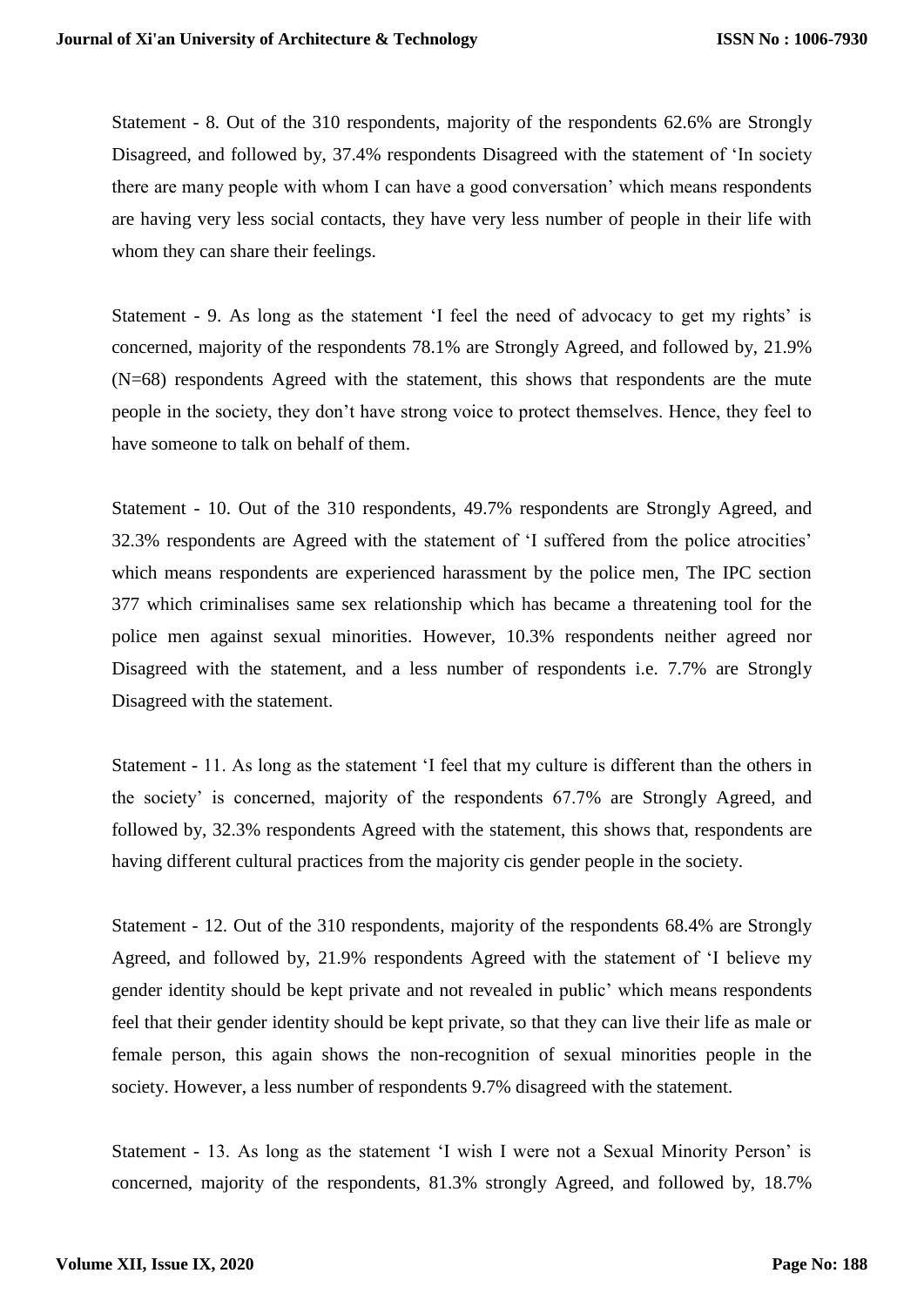respondents Agreed with the statement, which shows due to the social exclusion of sexual minorities they wished to be born like male or female rather than a transgender person, this indicates the pathetic condition of transgender people in the society.

Statement - 14. Majority of the respondents 65.8% are Strongly Agreed, and 34.2% respondents agreed with the statement of 'I feel that I am discriminated by the law' which means respondents feel that, the laws of the country are not in favour of sexual minorities. Even though the Indian constitution assures that, 'equality before law irrespective of their caste, religion, and place of residence, gender and sexuality' Sexual minorities (LGBT population) are treated inhumanly, unequally.

Statement - 15. Out of the 310 respondents, 81.9% are Strongly Agreed and followed by, 18.1% respondents Agreed with the statement of 'I feel that I am culturally separated from the society' which means sexual minorities are having their own culture, which is different from the majority cis gender people, and generally the *Hijra* culture is not accepted by the larger cis gender people who dominate the culture of a society, hence respondents feel that they are culturally separated from the society.

Statement - 16. As long as the statement 'I feel that I am excluded' is concerned, majority of the respondents, 94.2% strongly Agreed, and followed by, 5.8% respondents Agreed with the statement, which clearly says that, sexual minorities having a feel that they are excluded from the larger society.

From the above Table and Interpretation of social exclusion statements scale, we may conclude that, Society never accept any form of sexual behaviour apart from the dominant form of heterosexuality (male and female) and hence any other form is deemed deviant and against the order of nature. In addition to this, the popular beliefs like Homosexuality is not productive and in essence it challenges certain inherent structures in the society are fuelled by ignorance and phobia attached to the sexual minority community, which in turn unleash itself in the form of violence, stigmatization and oppression which further leading to the social exclusion of sexual minorities from the mainstream society.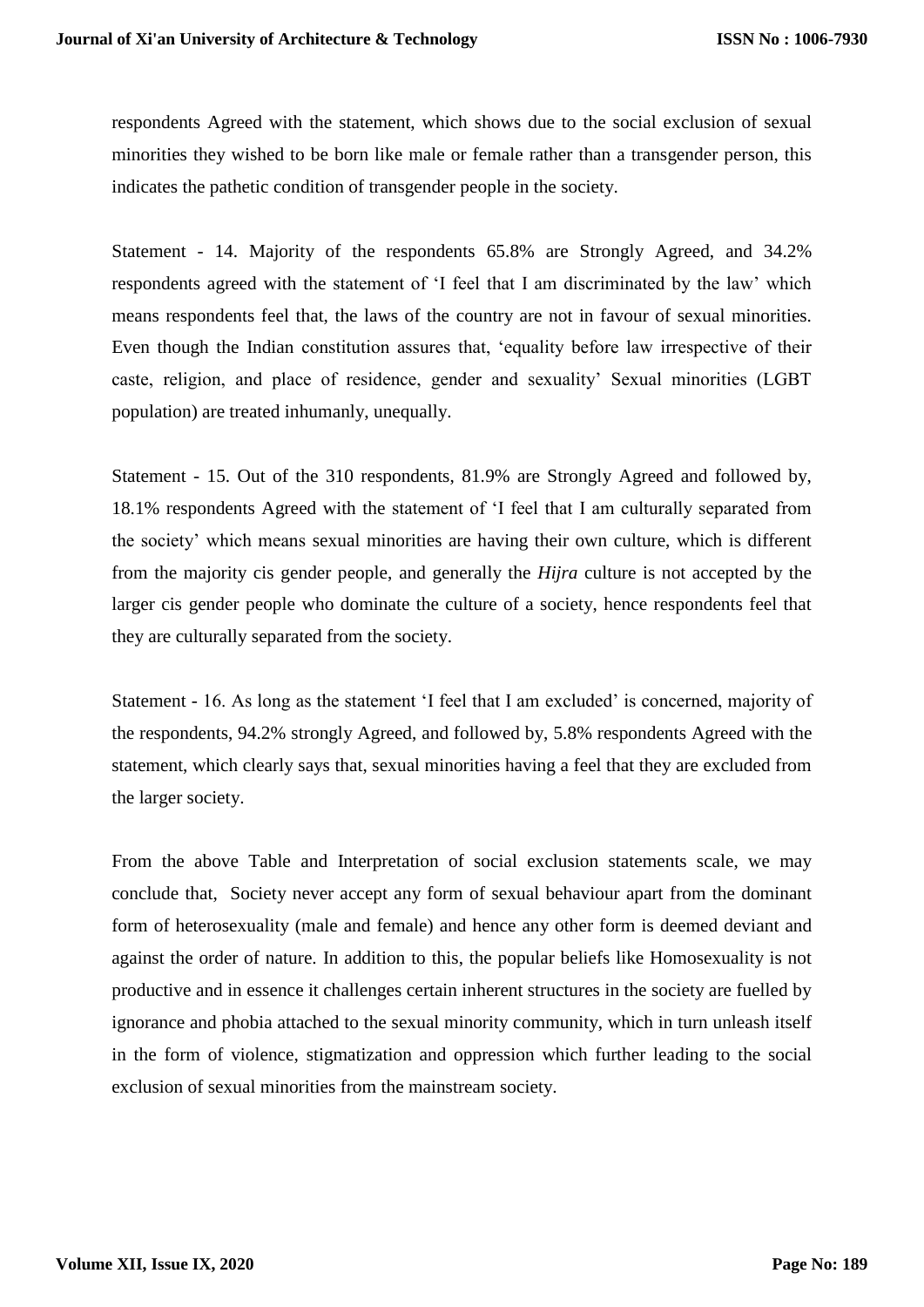### **PART – 2. CASE VIGNETTES**

#### **Case-1**

Case study: Raki (Name Changed) aged 28 years, belongs to Hindu religion, this client was the victim of child abuse during the school days, an average student in school, silent nature, presently working in a private company as assistant, unmarried, identified oneself as Hijra, and joined the community as member in 2015.

Social diagnosis: The client lacks awareness on the programmes and services available for the development of sexual minorities by the government. Client doesn't want to discuss the doubts with other person, doesn't share the feelings and the personal matters with anyone.

Casework treatment: Provided client a safe place to communicate the problems, doubts motivated client to open up and discuss with others. Helped the client in getting the information about the programmes and services available for sexual minorities, Provided psycho-social support, made the client to think about ill effects of his behaviour (using transactional analysis), tried to strengthen healthy peer group (in working and living place), provided the counselling service.

Evaluation: The client started to open up slowly with others; the client seems to be more happy and pleasant. Shows interest to participate in follow-up.

#### **Case-2**

Case study: Veera (Name Changed) is a 33 year old person, belongs to Hindu religion, migrated from rural place to urban, left the family because of gender identity, below average student in school, involved in prostitution and begging (A traditional occupation of Sexual Minorities) unmarried, identified oneself as Transgender, and joined the community as member in 2013.

Social diagnosis: Client is not conscious about his health, family relationships, occupation etc. Separation from the family created negative impact on client and has no trust in relationship.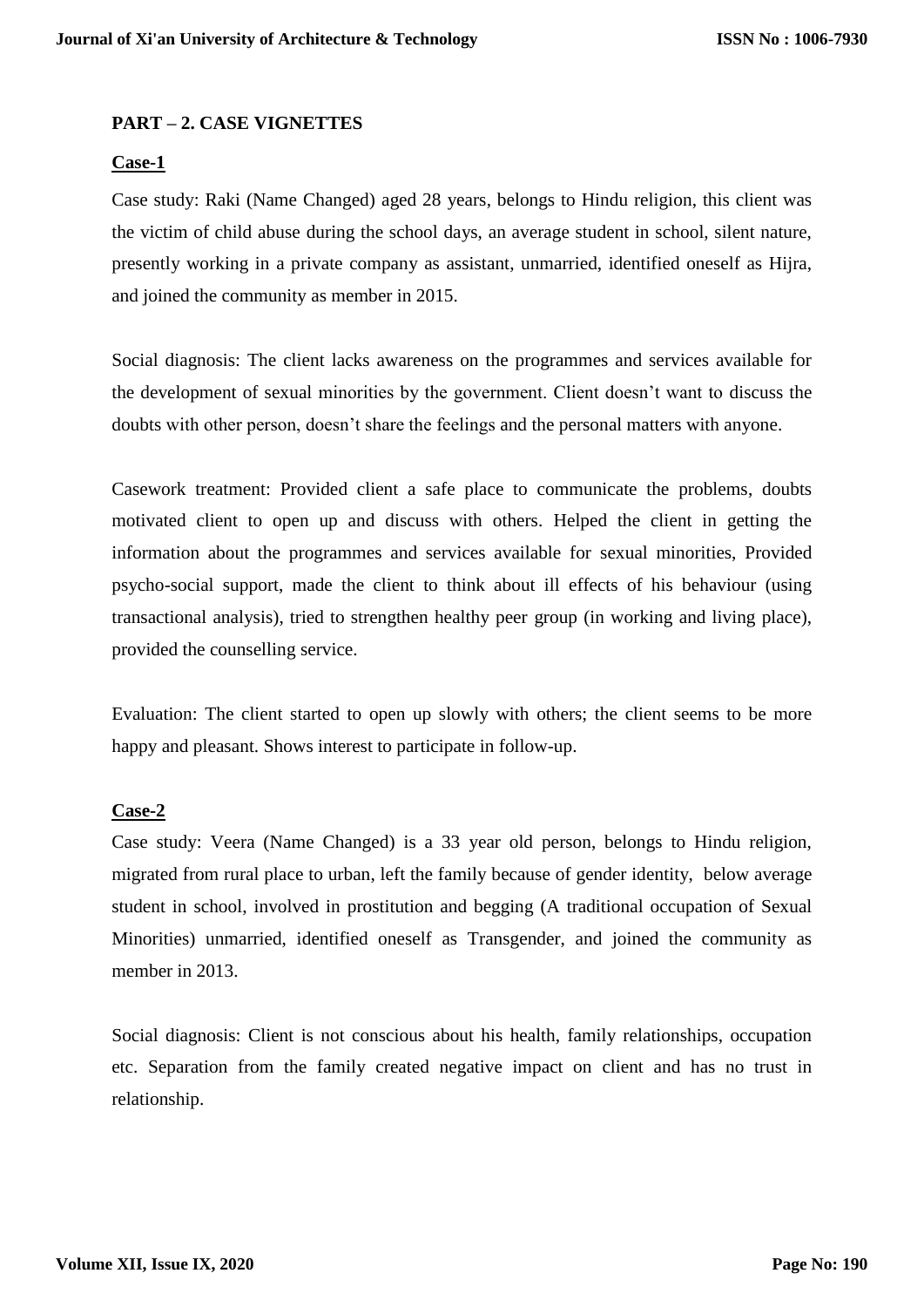Casework treatment: Provided psycho-social support to the client, made to think about the family, and responsibilities toward them, helped the client to think more about his health, occupation and to become more engaged in other work to reduce the sexual urge, tried to strengthen healthy peer group, provided the counselling service.

Evaluation: follow up is continuing, client started talking with the family members, gradual change in behaviour taking place, positive response from the client.

### **Case-3**

Case study: Halsi (Name Changed) aged 29 years, belongs to Hindu religion, good in studies, completed the  $12<sup>th</sup>$  class, wants to study further, a dancer and commercial sex worker, unmarried, identified oneself as Kothi, and joined the community on 2016.

Social diagnosis: The client is anxious about her gender issues, and believes that her desire and activities are wrong, unable to handle peer pressure, so that faces difficulty in leading the life, client has a desire to change.

Casework treatment: Provided psycho-social support, made client to derive alternatives to reduce negative peer influence, helped the client to make priorities such as education, occupation, family etc, connected to counsellor for further clarification and counselling.

Evaluation: The client is now able to make his own decision, gradually decreased or avoiding contacts with unnecessary ones, active participation in case work process shows the benefits to client.

### **Case-4**

Case study: Lingu (Name Changed) aged 36 years, belongs to Christian religion, left the family because of gender identity, an average student in school, involved in prostitution and begging (A traditional occupation of Sexual Minorities) unmarried, identified oneself as Hijra, and called as Guru in the community, has the responsibility of maintaining the whole group.

Social diagnosis: Client has no beliefs in the family relationships, client is not conscious about the health, occupation etc. Separation from the family created deep negative impact on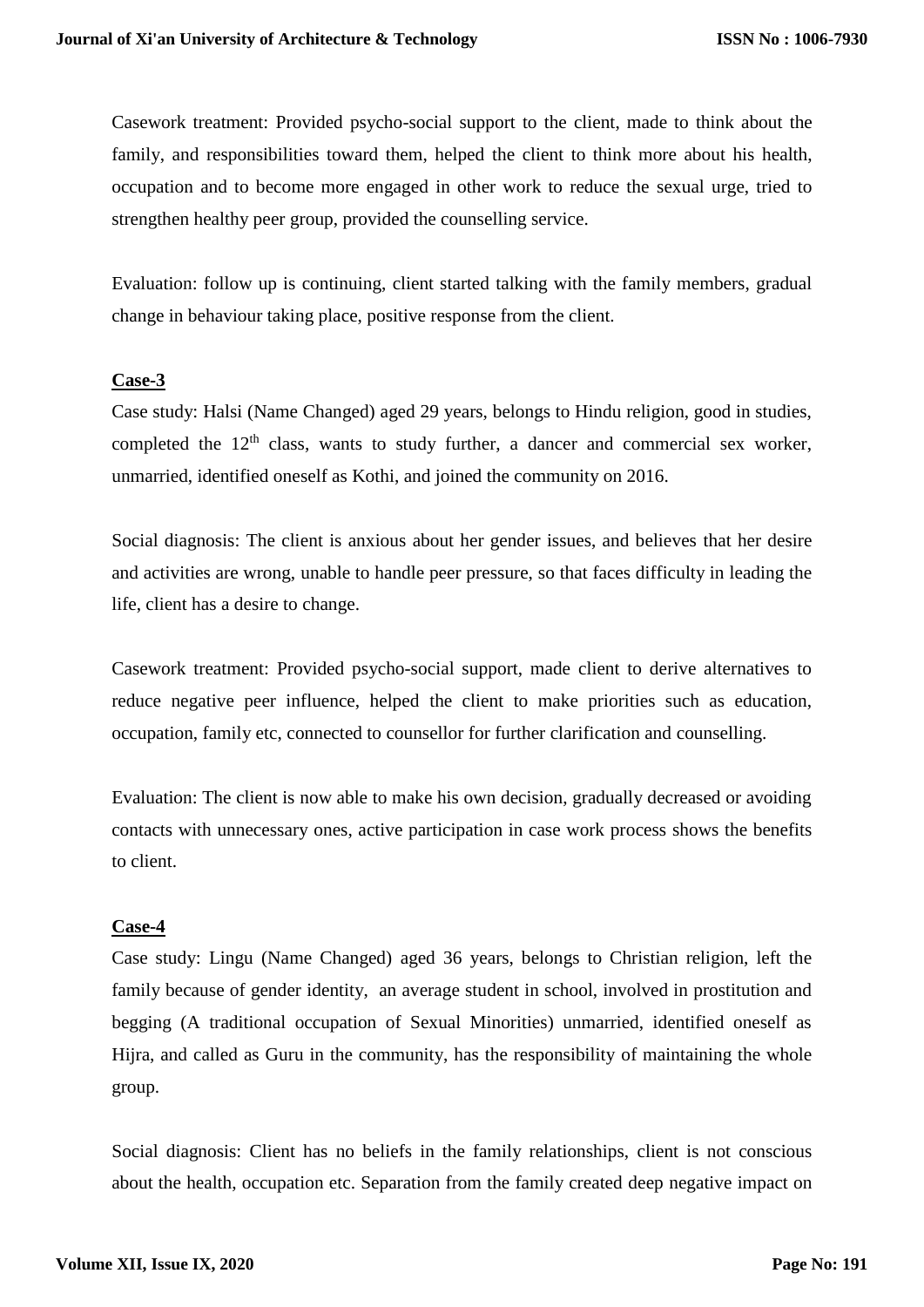client, but treats the group members as own family members. Client experienced social discrimination/exclusion from the heterosexual population in the society.

Casework treatment: Provided psycho-social support to the client, made to think about the family relationships, helped the client to take care of health issues, and to think more about the occupation, tried to strengthen healthy peer group, motivated to lead the life without any worries, provided the counselling service.

Evaluation: Tried to develop self-dignity in client, follow up is continuing, client started talking with the family members, gradual change in behaviour taking place, positive response from the client.

### **Case-5**

Case study: Sadhu (Name Changed) aged 22 years, belongs to Hindu religion, good in studies, studying B.A (External), unmarried, identified oneself as Panthi, and joined the community as a member on 2016.

Social diagnosis: The client is ashamed of his gender identity, and believe that his desire and activities are wrong, scolded by family members because of peculiar behaviour, unable to handle peer pressure, so that faces difficulty in concentrating the future studies, client has a desire to change.

Casework treatment: Provided psycho-social support, made client to derive alternatives to reduce negative peer influence, helped the client to be strong, made to accept the realities, connected to counsellor for further clarification and counselling.

Evaluation: The client is now able to make his own decision, gradually developed positive thinking within, and actively participated in counselling process.

# **FINDINGS AND CONCLUSION**

From the above on-going discussion we can draw the following results and conclusion; From the previous studies like, research study titled: Sexual Minorities and Social Exclusion: A Study of Dharwad District in Karnataka. It has been proved that, sexual minorities are treated inhumanly by the heterosexuals in the society; and sexual minorities excluded from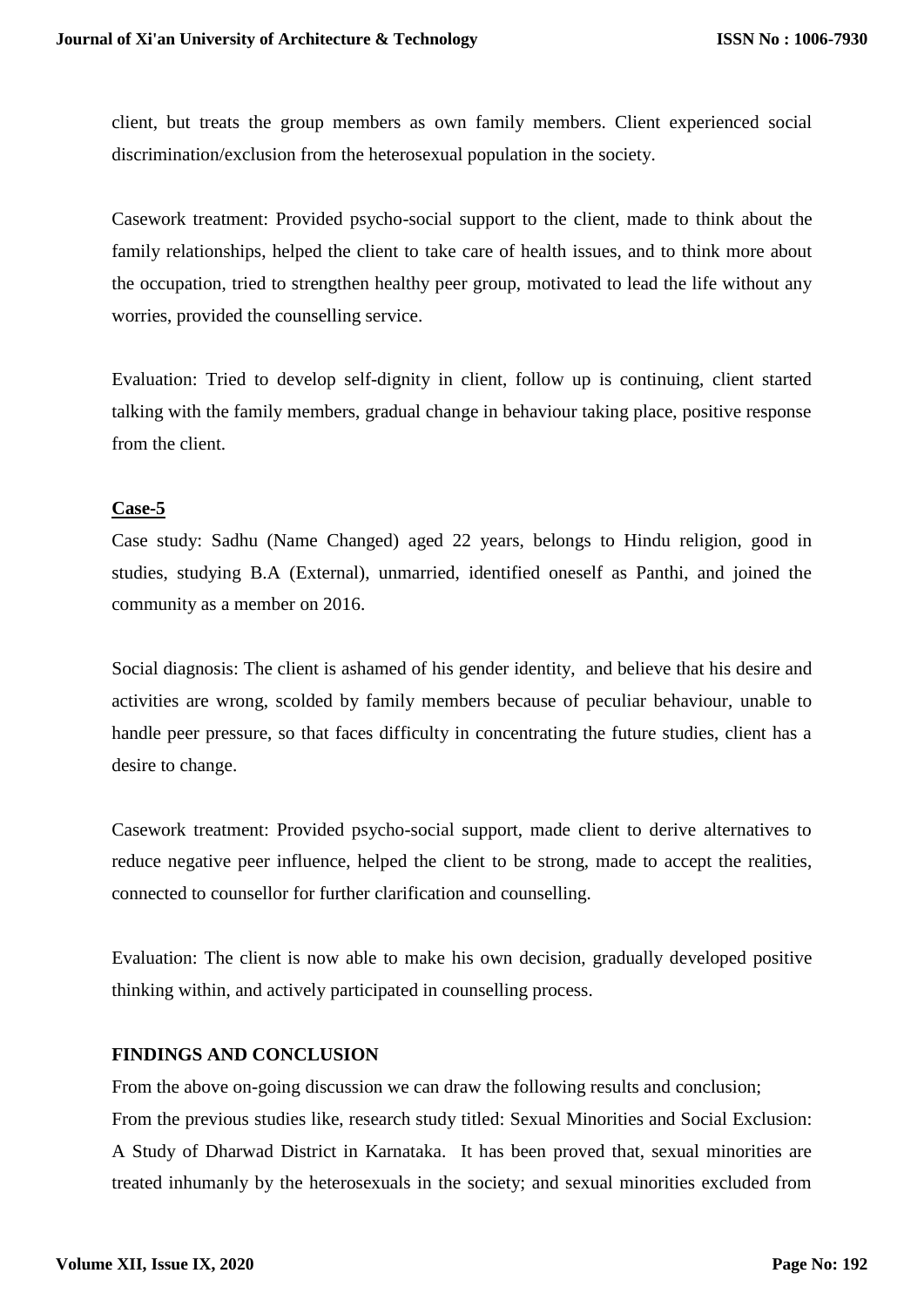the mainstream society, which is dominated by the heterosexual. Sexual minorities' also face social, economic, political and health care problems in their daily life.

Clients are facing the problems like; lack awareness on the programmes and services available for the development of sexual minorities, they are the victims of child abuse, dropout from the school, involved in prostitution and begging (A traditional occupation of Sexual Minorities) unmarriageable, peer pressure, stigmatization, social discrimination/ exclusion, lack of recognition in society. etc.

- Sexual Minorities who joined the community to share the feelings, and to face the society.
- $\hat{\mathbf{v}}$ . The case work process shows positive changes in the all clients who participated in this study.
- The Social case work method makes their living more adaptable and low risky life.
- Enabled the clients to aware more about themselves and their challenges in life.
- Clients exhibited their desire to change and to be like a heterosexual.
- $\triangleleft$  Enabled the clients to ventilate their feelings and comfortable in seeking help.
- Made them to be more self-dependent in making right choices and also coping with stress.

Social Case Work is concerned with the adjustment and development of individual towards more satisfying human relations. The practice of casework is a humanistic attempt for helping people who have difficulty in coping with the problems of daily living.

Sexual Minorities are a group whose sexual identity, orientation or practices differ from the majority of the surrounding society; Sexual minorities (LGBT population) are facing many problems in daily life, and treated inhumanly, unequally. The present study attempted to understand the problems of Sexual minorities by applying social case work method. All the clients actively participated in the study, which made our way to reach the objective of social case work study successfully.